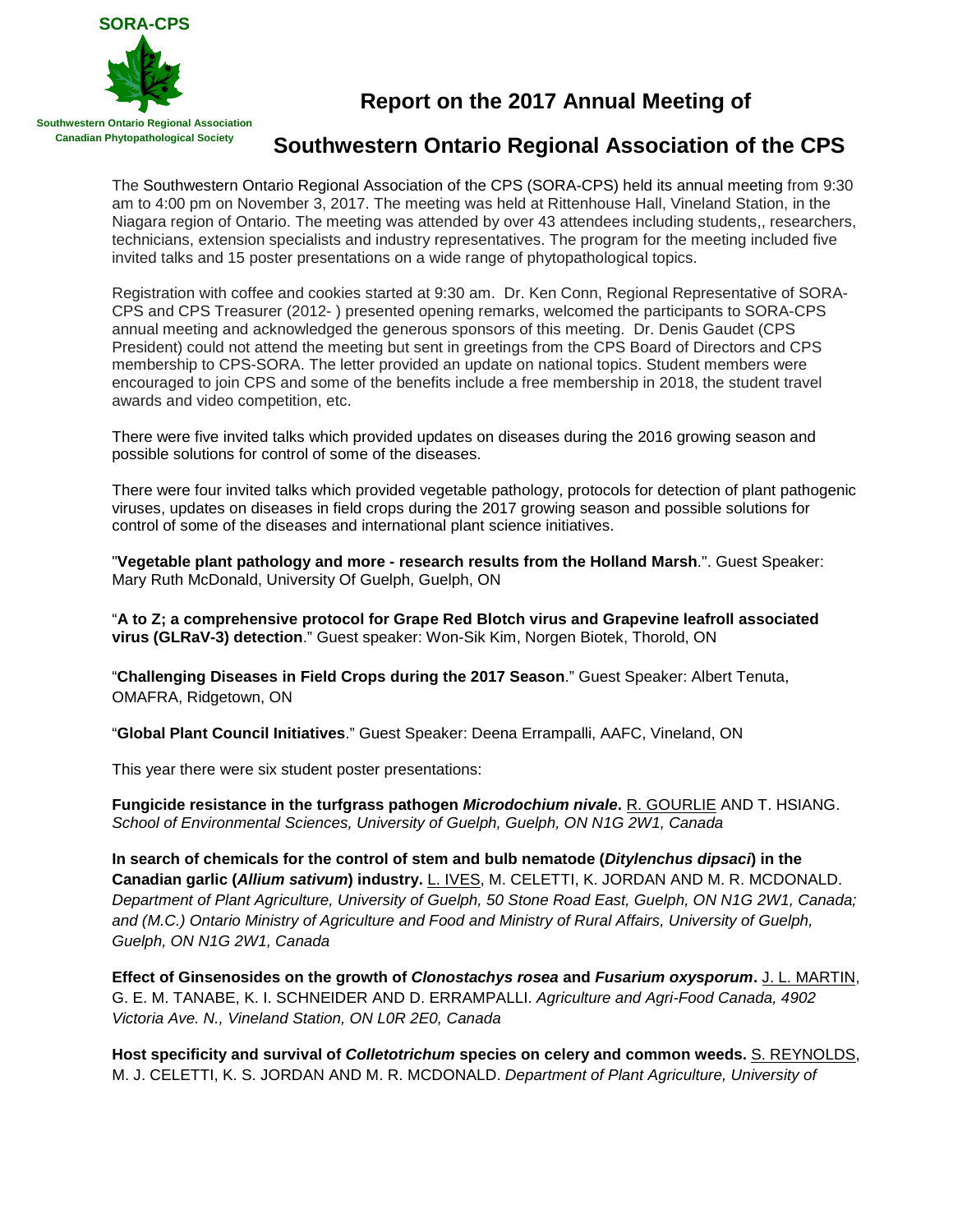*Guelph, Guelph, ON NIG 2W1, Canada; and (M.C.) Ontario Ministry of Agriculture, Food and Rural Affairs, Guelph, ON NIG 2W1*, Canada

**Effects of solarization, anaerobic soil disinfestation and mustard biofumigation on ginseng replant disease.** A. F. SHI AND S. WESTERVELD. *School of Environmental Sciences, University of Guelph and Ontario Ginseng Growers Association, 1283 Blueline Road, Simcoe, ON N3Y 4N5, Canada; and Ontario Ministry of Agriculture, Food and Rural Affairs, 1283 Blueline Road, Simcoe ON N3Y 4N5,Canada*

**Efficacy testing of low risk products against turfgrass diseases in Ontario.** K. STONE AND T. HSIANG. *Environmental Sciences, University of Guelph, 50 Stone Road East, Guelph, ON N1G 2W1, Canada*

## **Student Awards Presentation**

Genevieve Marchand and Owen Wally participated as judges for the student poster presentation competition. Dr. Ken Conn announced the four cash prizes to Student poster competition winners. The first prize (\$100) for the best student poster presentation was awarded to Stephen Reynolds (supervisor: M.R. McDonald), second prize (\$75) went to Amy Fang Shi (supervisor: S. Westerveld), third prize (\$50) went to Lilieth Ives (supervisor: M.R. McDonald), and fourth prize (\$25) went to Katherine Stone (supervisor: T. Hsiang).



Drs. Deena Errampalli (left) and Ken Conn (right) with 2017 SORA CPS student poster presentation award winners; from left: Lilieth Ives, Stephen Reynolds, Amy Fang Shi, Katharine Stone.

## **Business meeting**

Dr. Ken Conn conducted the business meeting following the formal talks and poster presentations. Regional funds are in good shape.

Ken and Deena led the discussion on a proposal for a joint Ontario plant protection societies (Pathology, Entomology and weeds) + Ontario Pest Management Conference (OPMC) meeting that was proposed to be held in the fall of 2019. Just to give some background, during the 2016 annual meeting of the SORA-CPS, the group had agreed in principle to meet jointly in 2018. However, earlier in 2017, the organizing committee